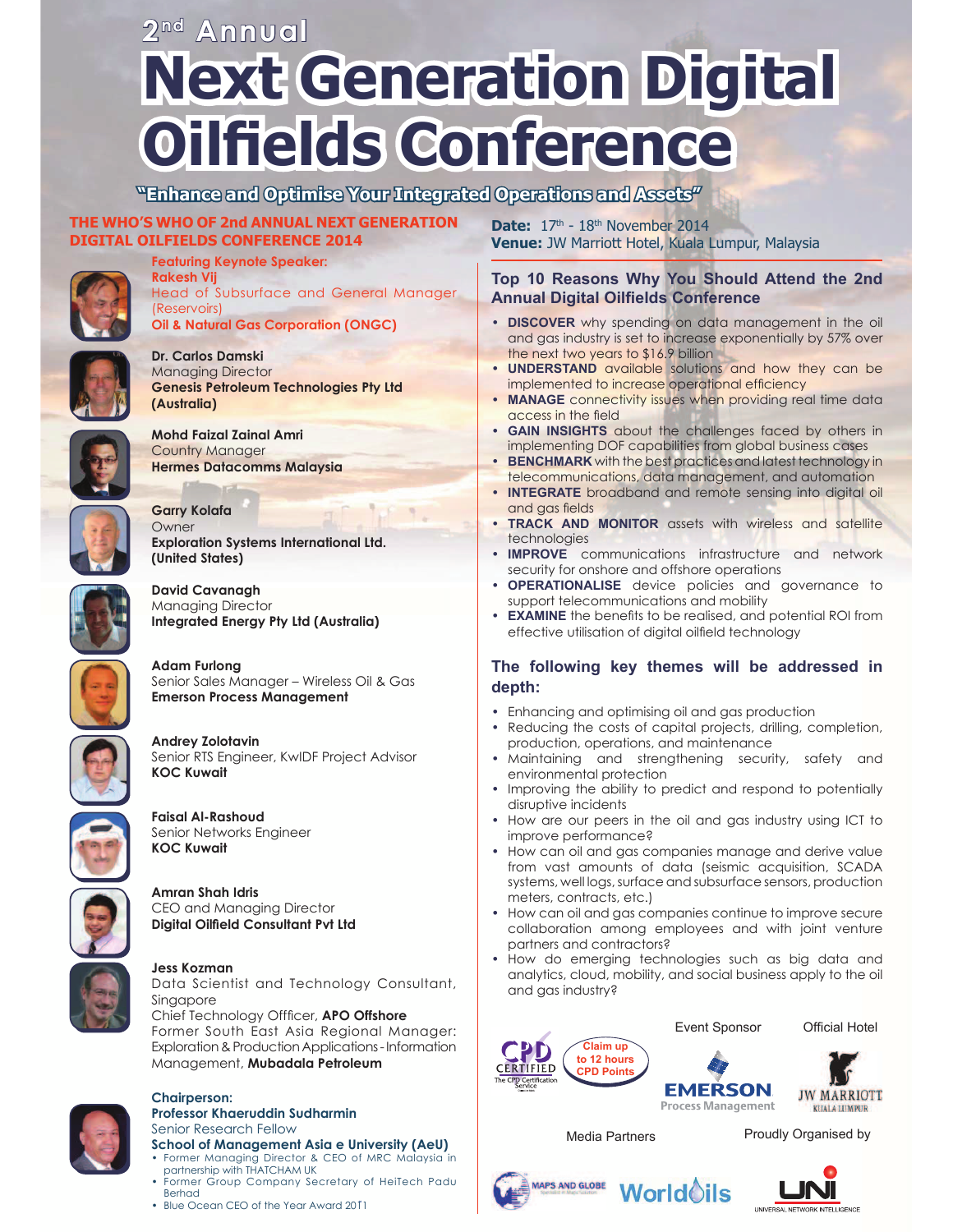

# **EVENT OVERVIEW**

The next exciting installment of the 2nd Annual Next Generation Digital Oilfields Asia, scheduled on 17 – 18 November this year in Kuala Lumpur, Malaysia, will provide upstream professionals with crucial information on the latest innovations in the intelligent fields design and technologies. It will reveal how the right technology could be a game-changer for your particular assets and operations.

As resources become increasingly challenging to develop, E&P companies now digitize their operations in order to increase available information, utilize analytic software, and allow for real-time decision making. The concept of digital oilfield hugely relies on robust IT infrastructure and automation and communication network, and demands variables that include reliability, integration, security, scalability, openness, and control. Realized at various levels by different companies, this working concept has progressed rapidly over the past decade to offer continually evolving capabilities to a wider range of companies. Smart sensors, advanced transmission networks, powerful analytic software are just some of the technologies that can affect an increased operational control, reduction of uncertainty, and optimization of production and efficiency of processes.

The 2<sup>nd</sup> Annual Next Generation Digital Oilfields Asia, an event carefully researched and organized by UNI Strategic, will bring together key industry experts to explore field and technology developments in this swiftly evolving industry, through case studies and engaging speaker sessions designed to provide practical knowledge on effective implementation of digital oilfield and its associated technologies. Participate to gain the latest business intelligence and network with potential business partners, so as to capitalize on the first-mover advantage and profit from expanding Oil and Gas sector in the region.

### **Audience Profile**

*Senior Executives, CIOs, CTOs, IT Architects, Heads of Onshore and Offshore Technology Departments, Technology and IT Managers, Technology Developers and Technology Leaders, Chief Drilling Specialists, Drilling and Production Engineers, Reservoir Managers, Geologists and Geophysicists, Project Engineers and Consultants.*

### **Industry Profile**

*Oil and Gas major contractors, standards bodies, Satellite communications, technology solution providers, Academia*

### *Region / Countries*

*Australia, New Zealand, Malaysia, China, Singapore, Brunei, Indonesia, Vietnam, Taiwan, Hong Kong, Sri Lanka, India, Philippines, Korea, Japan, Middle East, US, Canada, Europe*

### **PARTIAL DELEGATE LIST OF NEXT GENERATION DIGITAL OILFIELDS CONFERENCE**

- $\checkmark$  PT Pertamina EP
- $\checkmark$  BVT Premier Oil Natuna Sea BV
- $\checkmark$  CNOOC Limited
- $\checkmark$  Kebabangan Petroleum Operating Company Sdn Bhd (KPOC)
- $\checkmark$  Murphy Sarawak Oil Co. Ltd
- $\checkmark$  Oracle
- $\checkmark$  OTN Systems
- $\checkmark$  Petroleum Development Oman
- $\checkmark$  PT Donggi-Senoro LNG
- $\checkmark$  PTT Exploration and Production
- $\times$  SBM Malaysia
- $\checkmark$  ST Electronics (Info-Software Systems) Pte Ltd
- $\checkmark$  TL Offshore Sdn Bhd
- $\checkmark$  Halliburton
- $\checkmark$  ADMA-OPCO
- $\checkmark$  Saudi Aramco
- $\times$  KOC Kuwait
- $\checkmark$  Baker Hughes
- $\checkmark$  Abu Dhabi Gas Development Company Ltd
- $\checkmark$  The University of Adelaide
- $\checkmark$  DESFA South Africa
- $\times$  SKKMIGAS
- $\checkmark$  EADS Astrium (Marlink)
- $\checkmark$  Safetec Norway
- $\checkmark$  Oil and Natural Gas Corporation
- $\checkmark$  Hermes Datacomms

### **WHO SHOULD ATTEND**

- $\times$  CIOs
- $\sqrt{C}$ CTOs
- $\sqrt{ }$  Head of Production
- $\checkmark$  Production Managers
- $\checkmark$  Network Managers
- $\checkmark$  Network Engineers
- $\checkmark$  Head of Telecommunications
- $\checkmark$  Heads of Information Systems
- $\checkmark$  Systems Managers
- $\checkmark$  IT Managers
- $\checkmark$  IT Infrastructure Managers
- $\checkmark$  Integrators
- $\checkmark$  Oil and Gas Industry Delegates
- $\sqrt{11/1}$ S/ICT/Telecoms and Networks **Specialists**

### Departments:

- $\checkmark$  Production Technology
- $\checkmark$  Innovation and Technology
- $\checkmark$  ICT and Communications
- $\checkmark$  Field Operations
- $\checkmark$  Technical Operations
- $\checkmark$  Business Development
- $\checkmark$  Data Management
- $\checkmark$  Research and Development
- $\checkmark$  Network Communications
- $\checkmark$  Subsea Operations
- $\checkmark$  Enterprise and Development (Business Transformation)

### Within:

- $\checkmark$  Digital Oilfields
- $\checkmark$  Integrated Operations Solutions Providers
- $\checkmark$  Oilfield Operators
- $\checkmark$  Rig-Owners/Operators
- $\checkmark$  Oil and Gas Offshore E&P Companies
- $\checkmark$  Offshore Engineering Solutions Providers
- $\checkmark$  Shipping/Transportation
- $\checkmark$  Support Vessels
- $\checkmark$  Energy Regulatory Bodies
- $\times$  Trade Bodies
- $\checkmark$  Satellite Communications
- $\checkmark$  ICT and Software Solutions

### **PARTIAL SPEAKER LIST OF PAST AUDIT WORLDS**

- $\checkmark$  Halliburton
- $\times$  ADMA-OPCO
- $\checkmark$  Saudi Aramco
- $\times$  KOC Kuwait
- $\checkmark$  Baker Hughes
- $\checkmark$  Abu Dhabi Gas Development Company Ltd
- $\checkmark$  The University of Adelaide
- $\checkmark$  DESFA South Africa
- $\overline{\sqrt{\text{SKKMIGAS}}}$
- $\checkmark$  EADS Astrium (Marlink)
- $\checkmark$  Safetec Norway
- 
- $\checkmark$  Oil and Natural Gas Corporation
- $\checkmark$  Hermes Datacomms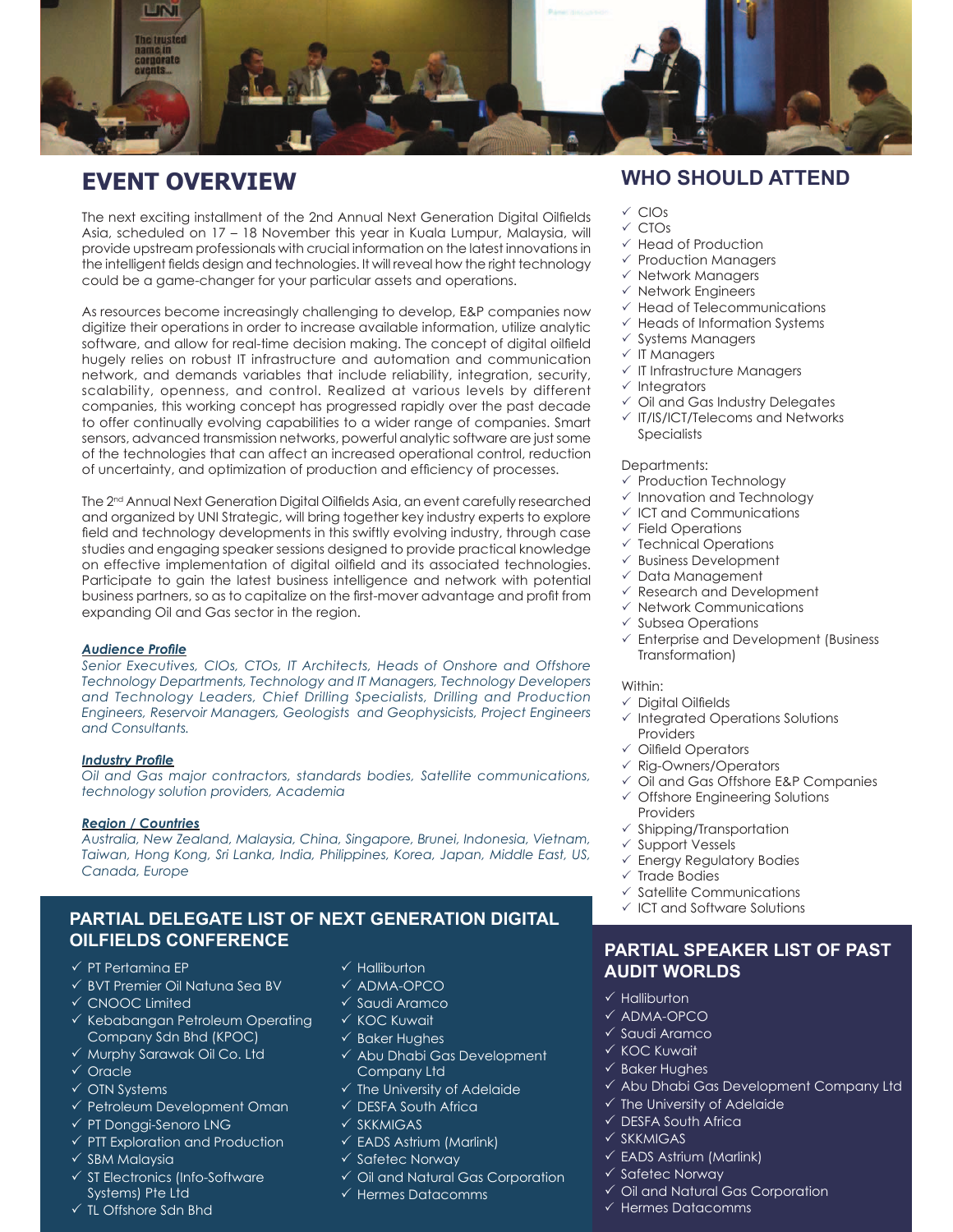- 0800 *Registration*
- 0900 *OPENING ADDRESS BY CHAIRPERSON* **Professor Khaeruddin Sudharmin** Senior Research Fellow **School of Management Asia e University (AeU)**

# 0910 **INTEGRATED OPERATIONS: INNOVATION OPPORTUNITIES FROM DRILLING TO PRODUCTION Keynote**

- The overview of current models in Integrated **Operations**
- Challenges and issues facing current oil and gas operations
- Array of technologies available
- Successful implementation case studies

### **Rakesh Vij**

Head of Subsurface and GM (Reservoirs)

**Oil and Natural Gas Corporation**

- **A NEW MAP FOR A NEW AGE: E-LEARNING & SOCIAL**  1000 **DEVELOPMENT OF INTEGRATED OPERATIONS AND THE DIGITAL OILFIELD IN ASIA PACIFIC**
	- The journey of integrated operations and the digital oilfield in the Asia Pacific region
	- The implications for attracting, retaining and developing talent
	- The implications for change management

• Case studies **David Cavanagh** Managing Director

**Integrated Energy Pty Ltd**

1050 *Morning Networking Break*

### 1110 **DATA MANAGEMENT TO IMPROVE DRILLING OPERATIONS**

- Data Management with a purpose
- Systematic process to analyze data
- Understand project risks
- Manage uncertainty
- Implication in logistics
- Effective Lessons Learned
- Continuous process improvement
- Big data and small data
- Case studies

**Dr. Carlos Damski**

Managing Director

**Genesis Petroleum Technologies Pty Ltd**

### 1200 **CLOUD AND MOBILITY FOCUS FOR OIL AND GAS: IMPLEMENTING REAL TIME MOBILITY INFRASTRUCTURE SOLUTIONS**

- Using cloud mobility focus for safety and auditing
- Enabling up-to-date asset information and implementing accountability
- Bring Your Own Device (BYOD) and its risks
- Fostering mobile learning and leveraging mobile innovations for the next workforce generation

### **Mohd Faizal Zainal Amri** Country Manager **Hermes Datacomms Malaysia**

1250 *Networking Luncheon*

### 1410 **EMERGING TECHNOLOGIES: A GAME-CHANGER FOR THE INDUSTRY?**

- Critical needs and value drivers in a digital oilfield
- Structuring DOF contracts and vendor involvement
- Comparing cross-industry perspectives on remote collaboration, optimisation and operations
- Achieving supplier interaction model to better align incentives

### **Amran Shah Idris**

CEO and Managing Director **Digital Oilfield Consultant Pvt Ltd** 

- 1500 **EMERSON PROCESS MANAGEMENT MALAYSIA CAPABILITY AND SERVICES PERVASIVE SENSING – PREPARING SOLID FOUNDATIONS FOR INTEGRATED OPERATIONS (iOPS)**
	- Modernizing Production Wellheads to become Monitored, Automated and Intelligent.
	- Gas Lift Optimizing. Finding the right synergy to optimize gas lift in production wells using wellhead data and plugging it into real time gas lift optimization tool
	- EOR optimization. More sensing points on production and injection wellheads with embedded applications can work together to assure effective Improved and Enhanced Oil Recovery
	- Reducing HSE risks by decreasing offshore & onshore wellhead manual rounds.

### **Adam Furlong**

Senior Sales Manager – Wireless Oil & Gas **Emerson Process Management**

1550 *Afternoon Network Break*

#### 1610 **Panel Session: THE NEW OPPORTUNITIES THAT ARISE WITH THE DIGITAL OILFIELD**

The Digital Oilfield opens up a raft of new opportunities, three of which will be discussed in more detail in an interactive discussion led by the industry experts. These 3 topics will be:

- Centralised monitoring and maintenance planning
- Value optimisation
- Functional deployment

### **Moderator:**

**Professor Khaeruddin Sudharmin**

#### **Panelist: Rakesh Vij**

Head of Subsurface and General Manager (Reservoirs) **Oil & Natural Gas Corporation (ONGC)**

**Garry Kolafa Owner Exploration Systems International Ltd.**

**Dr. Carlos Damski** Managing Director **Genesis Petroleum Technologies Pty Ltd**

1700 *Closing Address by Chairperson for Conference Day 1*

**Mohd Faizal Zainal Amri** Country Manager **Hermes Datacomms Malaysia**



### **Technology Leader Emerson Process Management**

**EMERSON PROCESS MANAGEMENT** has unsurpassed expertise and capabilities in all aspects of automation and information systems related to the production, transmission, and processing of oil and gas products. With leading industry and automation expertise, Emerson helps clients optimize their oil and gas operations and ensure the most efficient use of capital and resources.



**Case Studies**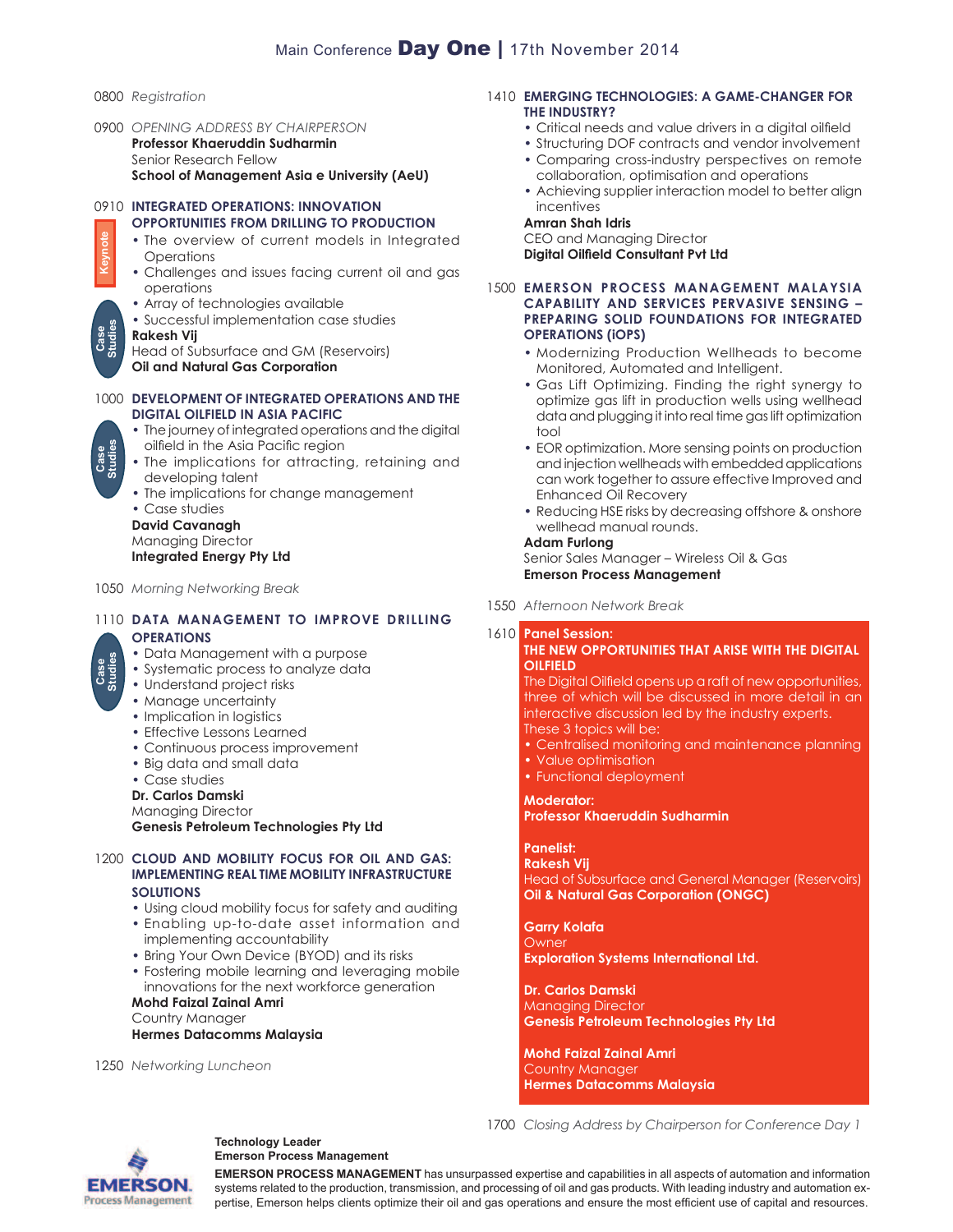### Main Conference Day TWO | 18th November 2014

### 0830 *Registration*

0900 *OPENING ADDRESS BY CHAIRPERSON* **Professor Khaeruddin Sudharmin** Senior Research Fellow **School of Management Asia e University (AeU)**

### 0910 **DIGITAL OILFIELD INTEGRAL INFRASTRUCTURE – CORNERSTONE OF THE PROGRAM SUCCESS**

- Prerequisites to achieve success of DOF
- Pilot or not to Pilot lessons learnt
- Assessment cycle matrix within DOF programme
- Technical solutions in IT area to address NextGen **DOF**
- Overall DOF solution security safe ground of DOF **NextGen**

### **Andrey Zolotavin**

Senior RTS Engineer, KwIDF Project Advisor **KOC Kuwait**

### **Faisal Al-Rashoud**

Senior Networks Engineer **KOC Kuwait**

### 1010 **INTELLIGENT OIL: OILFIELD DATA COLLECTION & DISTRIBUTION IN THE 21<sup>ST</sup> CENTURY**

- Objectives of data collections & data distribution
- Challenges and issues in Intelligent Oil's data
- Technical Trends that will plays a huge impact to Intelligent Oilfields

### • Case Studies

### **Garry Kolafa**

Owner **Exploration Systems International Ltd.**

### 1100 *Morning Networking Break*

### 1120 **Panel Discussion:**

### **CHALLENGES TO AUTOMATION IN UPSTREAM SECTOR**

• Managing operations performance and risk by remote access

#### **Moderator: Professor Khaeruddin Sudharmin**

### **Panelist:**

**Dr. Carlos Damski** Managing Director **Genesis Petroleum Technologies Pty Ltd**

### **Jess Kozman**

Data Scientist and Technology Consultant, Singapore Chief Technology Offficer, **APO Offshore** Former South East Asia Regional Manager: Exploration & Production Applications - Information Management, **Mubadala Petroleum**

### **Garry Kolafa**

Owner **Exploration Systems International Ltd.**

**David Cavanagh** Managing Director **Integrated Energy Pty Ltd**

### 1215 *Networking Luncheon*

### **INTERACTIVE WORKSHOP**

#### 1400 **PREDICTIVE ANALYTICS FOR ASSET OPTIMAZATION Jess Kozman**

Data Scientist and Technology Consultant, Singapore Chief Technology Offficer, **APO Offshore** Former South East Asia Regional Manager: Exploration & Production Applications - Information Management, **Mubadala Petroleum**

### **Overview of workshop**

A review of current trends in predictive analytics as used for digital oilfield operations, including case studies around maintenance of rotating and reciprocating equipment on the rig floor, submersible pumps, subsea flow lines, and power generation equipment. Review the history of data mining from early use in production optimization to recent use as a prognosticative tool. Understand the limitations of the methodologies and the parameters of data quality required.

### **Why you should attend**

- **UNDERSTAND** how the new field of data analytics is impacting digital oilfields
- **EXPOSURE** to case studies and success stories from worldwide operators
- **COMPREHEND** the hype around Big Data and its application to digital oilfields
- **GAIN** familiarity with predictive data Capability Maturity model and how it can be used internally at your organization

Workshop main bullets

- $\checkmark$  Business Case for predictive analytics
- $\checkmark$  Architecture of solutions
- $\sqrt{}$  Case Studies
- $\checkmark$  Capability Maturity in predictive analytics
- $\checkmark$  Big Data and predictive tools
- $\checkmark$  Future trends

17.00 *Closing Address for Conference Day 2*

**Universal Network Intelligence (UNI Strategic)** is the regional leader in providing strategic business intelligence through all our premium events in Asia Pacific, Middle East, Africa; Singapore, Hong Kong, Beijing, Kuala Lumpur, Jakarta, Bangkok, Seoul, Dubai, Egypt, Johannesburg and Qatar.

UNI's commitment to present events of absolutely the highest calibre, in addition to providing unsurpassed client service, is the basis for our exceptional regional reputation. Our events continually draw participation from majority of the region's Fortune 500 companies.

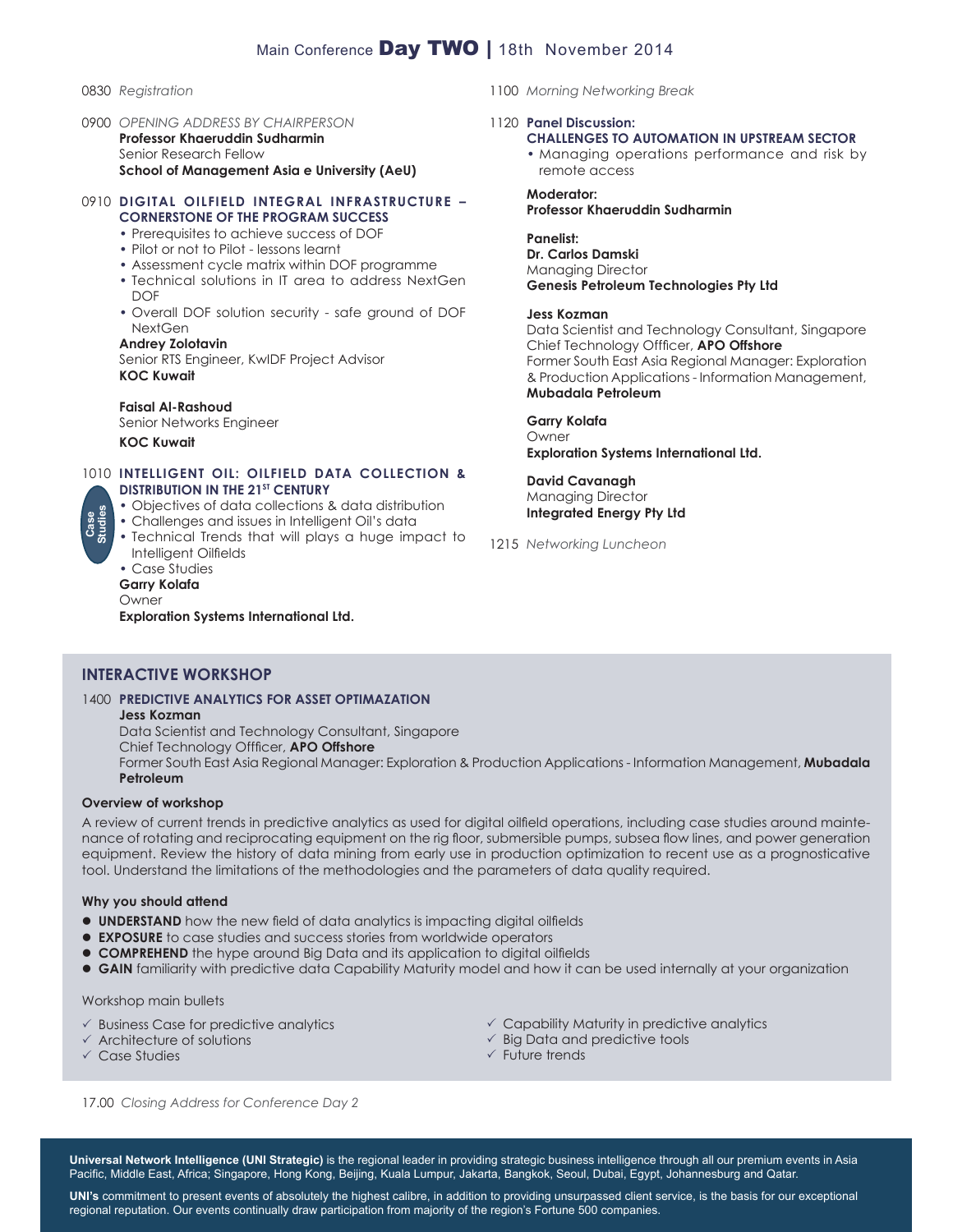# **PROFILES OF SPEAKERS:**

#### **Rakesh Vij**

Head of Subsurface and GM (Reservoirs) **Oil and Natural Gas Corporation (ONGC)**

**MR. RAKESH VIJ** is the Head of Subsurface and General Manager for Reservoir Management in Oil and Natural Gas Corporation India (ONGC). He has 32 years of experience in reservoir engineering, asset management, production engineering and production optimization techniques with specialization in sub-surface interventions, water injection management and EOR schemes.

Rakesh has Master Black Belt in Six Sigma certification from the USA. He was the recipient of numerous awards including best Asset Manager Award 2007, Best Mines Manager Award 2008, and Manager of the Year Award 2007. He is a frequent contributor to SPE technical papers at national and international conferences. He obtained a doctorate in Petroleum Engineering from the University of Dibrugargh, MBA from Indian Institute of Management in Bangalore and MSc in Chemistry from Delhi University.

#### **Dr. Carlos Damski** Managing Director

### **Genesis Petroleum Technologies Pty Ltd**

**DR. CARLOS DAMSKI** has over 15 years' experience in drilling data analysis, dealing with major companies around the world. He has a PhD in Computer Science from Sydney University and has a number of technical papers published in OTC, SPE, IADC, etc. He is the author of the upcoming book "Drilling Data Vortex – Where the bits meet the bits" to be available towards end of September 2014. The book explains in details how to use data to improve drilling activities. Dr. Damski combines an extensive experience in software technology and drilling procedures so he is in right position to model and extract business intelligence from drilling data, allowing companies to improve their drilling processes. Those are essential skills for the forthcoming Digital Drilling Engineer and data analysts. His expertises encompass major field campaign development, from initial concepts, until the detailed plan and follow up. This closes the loop for continuous process improvement, where we plan, execute, analyze and provide feedback for future wells. His latest involvement is applying those concepts in a major deepwater wells development allowing the company to understand the risks involved on drilling durations and benchmark results. He is CEO of Genesis Petroleum Technologies, a company that provides solutions to improve drilling, completions and workover processes to companies of any size.

#### **Garry Kolafa**

#### Owner **Exploration Systems International Ltd.**

**MR. GARRY KOLAFA** has more than 30 years of experience in the Oil and Gas industry. He is the founder of Exploration Systems International Limited who does consulting and limited trading in the Oil and Gas industry. Prior to starting up his own business, Garry directly entered the Oil & Gas Industry and worked in standard operations in wireline logging and exploration surveys after graduated from University of Miami. He then moved on as the technical and sales manager of Western Data Systems, a highly active geophysical supply and service company based in Munich and Houston, and helped to introduce mass storage systems which could control as much as 10 Petabytes, back in 1992, to a select worldwide high end market, both in Research and the Oil and Gas Industry. He joined CGG to help insure that these systems were applied correctly in Shell's operations, which included managing a massive transcription project for PDO (Petroleum Development Oman). Garry has since been consulting for major companies such as Saudi Aramco, ENI/AGIP/NAE, and the Kuwait Oil Company. Garry is also a member of The Society of Petroleum Engineers, The Society of Exploration Geophysicists, The European Association of Geoscientists and Engineers and The Miami Geological Society.

#### **Mohd Faizal Zainal Amri** Country Manager **Hermes Datacomms Malaysia**

MR. MOHD FAIZAL is the Country Manager for Hermes Datacomms in Malaysia. He has more than 12 years of experience in the specific telecommunication services in the Oil & Gas Industry, having served several multinational companies in his previous assignments. A VSAT engineer by training, his experiences range from international project installation, delivery and management, to business development and technical sales; covers areas in Africa, Middle East, South East Asia and Australasia, delivering services to various locations including onshore and offshore facilities, drilling rigs, vessels and barges. Hermes Datacommunications Ltd specializes in providing Wide Area Communications to the upstream oil and gas industry worldwide. With over 24 years of experience, Hermes Datacomms now provides coverage in 92% of the world's oil and gas reserves and an extensive portfolio of prestigious customers, Hermes Datacomms has proven itself as a leader in the telecommunications industry. Hermes Datacomms has 16 offices in 13 countries and employs over 120 people worldwide, with over 400 VSAT installations and Earthstations in the UK, Russia, Kazakhstan, Azerbaijan, UAE, Malaysia, Myanmar, Singapore, Hong Kong, Australia and USA. Hermes Datacomms provides satellite and fiber links to some of the most remote and challenging locations, both onshore and offshore. Solutions are tailored specifically to the oil and gas industry and include international connections, managed networks and oilfield infrastructure.

### **David Cavanagh**

Managing Director **Integrated Energy Pty Ltd**

**MR. DAVID CAVANAGH** is a recognized subject matter expert in integrated operations. He brings 25 years of resources and energy experience, in Australia, and UK, Malaysia, Thailand, Azerbaijan, Indonesia, PNG, Norway, USA, Africa, and Middle East. His background includes lead roles in mechanical, construction, planning and systems engineering, management systems for HSE and QA. He has particular expertise in integrated operations for Mining and Energy, and a proven track record in consulting assessments which have identified billions of dollars of savings for his clients around the world. His client list includes Petronas, PTTEP, Woodside, Santos, BP (UK, Indonesia, Azerbaijan, and Angola), Shell International, Exxon, Newcrest and Rio. He is the author of several publications in the area including SPE papers and a book for Shell. David recently contributed to a major study of the implications for workforce needs and development due to increased automation and integrated operations for mining and energy. David founded Integrated Energy Pty Ltd to enable safer, more valuable operations and projects, which are better for the people working on them and the environment around us. Integrated Energy do this by providing a better way of working which considers people, process, organization, technology and the physical working environment, and together with partners in the Integrated Energy Alliance have delivered more than 50 such projects around the world. Integrated Energy was recently selected for a national innovation award for their work in resources and energy.

### **Amran Shah Idris** CEO and Managing Director **Digital Oilfield Consultant Pvt Ltd**

MR. AMRAN SHAH IDRIS is the Managing Director of Digital Oilfield Consultant Pvt Ltd, and he specializes in Enterprise System Architecture and Data management for Digital Oilfields, Integrated Operations and Collaborative Work Environments. He has extensive experience in information